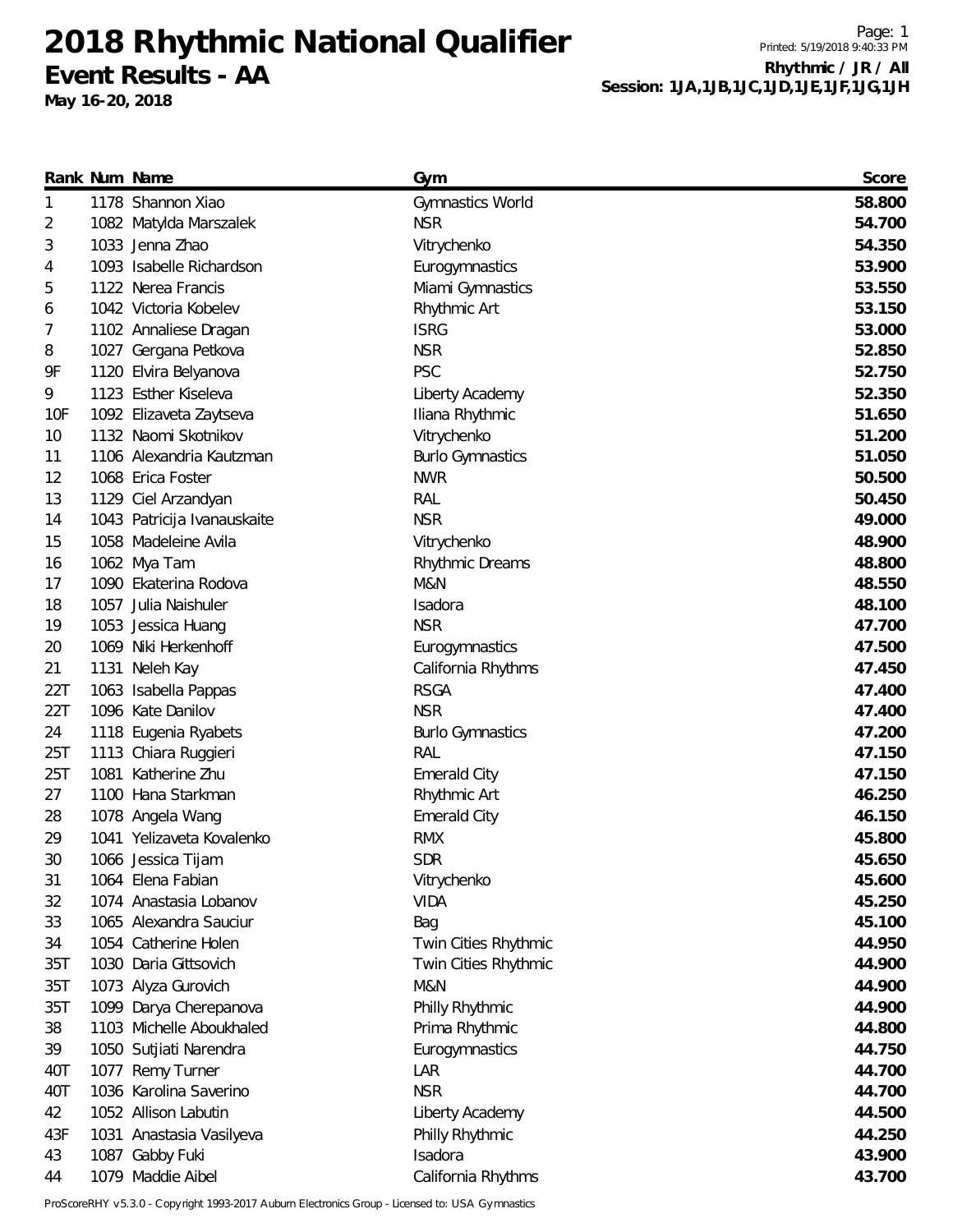**2018 Rhythmic National Qualifier Event Results - AA**

**May 16-20, 2018**

Page: 2 Printed: 5/19/2018 9:40:33 PM **Rhythmic / JR / All Session: 1JA,1JB,1JC,1JD,1JE,1JF,1JG,1JH**

|     | Rank Num Name              | Gym                        | Score  |
|-----|----------------------------|----------------------------|--------|
| 45  | 1114 Gabriela Montano      | <b>IK Gymnastics</b>       | 43.500 |
| 46  | 1117 Amy Shneyderman       | Isadora                    | 43.400 |
| 47  | 1083 Stella-Luciana Ceo    | LAR                        | 43.300 |
| 48  | 1047 Austeja Dauneckis     | <b>NSR</b>                 | 43.250 |
| 49  | 1098 Ella Willden          | <b>SDR</b>                 | 43.200 |
| 50  | 1125 Alexa Krayzelburg     | LAR                        | 43.100 |
| 51  | 1105 Sophie Krupenina      | RAL                        | 43.050 |
| 52  | 1110 Leah Goldenberg       | <b>NSR</b>                 | 42.850 |
| 53  | 1035 Luna Safargaleeva     | Vitrychenko                | 42.800 |
| 54  | 1051 Nika Kononov          | <b>NSR</b>                 | 42.450 |
| 55  | 1070 Jasmine Wong          | Rhythmic Dreams            | 42.200 |
| 56  | 1025 Kristina Palyan       | <b>RAL</b>                 | 41.400 |
| 57  | 1071 Sophie Shtromberg     | California Rhythms         | 41.150 |
| 58  | 1075 Abby Pogosian         | RAL                        | 40.750 |
| 59  | 1108 Sophia Perepelitsyn   | <b>NWR</b>                 | 40.650 |
| 60  | 1133 Jodie Liang           | Isadora                    | 40.600 |
| 61  | 1128 Elisia Leung          | Eurogymnastics             | 40.400 |
| 62  | 1076 Parker Linden         | La Luna Rhythmic           | 40.300 |
| 63  | 1116 Elizabeth Yan         | Evergreen Rhythmics        | 40.100 |
| 64  | 1088 Emilia Piskoulian     | RAL                        | 39.850 |
| 65T | 1060 Rowan Smark           | <b>Emerald City</b>        | 39.750 |
| 65T | 1084 Katherine Wang        | Dia                        | 39.750 |
| 67  | 1115 Emily Lin             | Vitrychenko                | 39.650 |
| 68T | 1089 Aleksandra Smolyanaya | M&N                        | 39.600 |
| 68T | 1061 Valeria Gridina       | <b>RAM</b>                 | 39.600 |
| 68T | 1109 Tatyana Shilshtut     | Vitrychenko                | 39.600 |
| 71  | 1046 Lisa Gerasimova       | Isadora                    | 39.100 |
| 72  | 1049 Nicole Tchapova       | RAL                        | 39.050 |
| 73  | 1055 Malia Jue             | Gold Star Gym              | 38.650 |
| 74  | 1086 Ilana Finkelshtein    | <b>Burlo Gymnastics</b>    | 38.000 |
| 75  | 1044 Claudia Bottiglieri   | M&N                        | 37.900 |
| 76  | 1037 Emily Wilson          | <b>MPNYC</b>               | 37.550 |
| 77  | 1119 Nicole Khoma          | <b>NSR</b>                 | 37.500 |
| 78  | 1028 Sophia Jiang          | Isadora                    | 37.450 |
| 79  | 1024 Nelly Garces          | Mosaic Gymnastics          | 37.350 |
| 80T | 1039 Erika Bilenka         | RAL                        | 37.300 |
| 80T | 1121 Elizabeth Khalil      | <b>NSR</b>                 | 37.300 |
| 82  | 1179 Elizabeth Birov       | <b>GRACE</b>               | 37.250 |
| 83  | 1104 Gina Veinberg         | <b>Burlo Gymnastics</b>    | 36.100 |
| 84  | 1091 Caitlin Berendt       | <b>Integrity Rhythmics</b> | 35.700 |
| 85  | 1127 Amelia Spata          | <b>ESCX</b>                | 35.600 |
| 86  | 1048 Hannah Lai            | Rhythmic Dreams            | 35.500 |
| 87  | 1124 Daria Didenko         | <b>Elegance Gymnastics</b> | 35.250 |
| 88  | 1094 Keiliana Colon        | Rhythmic Art               | 34.850 |
| 89  | 1059 Isabel Tang           | <b>SDR</b>                 | 34.500 |
| 90  | 1045 Olivia Hodge          | Rhythmic Art               | 34.000 |
| 91  | 1032 Alyssa Medvedeff      | <b>RMX</b>                 | 33.900 |

ProScoreRHY v5.3.0 - Copyright 1993-2017 Auburn Electronics Group - Licensed to: USA Gymnastics